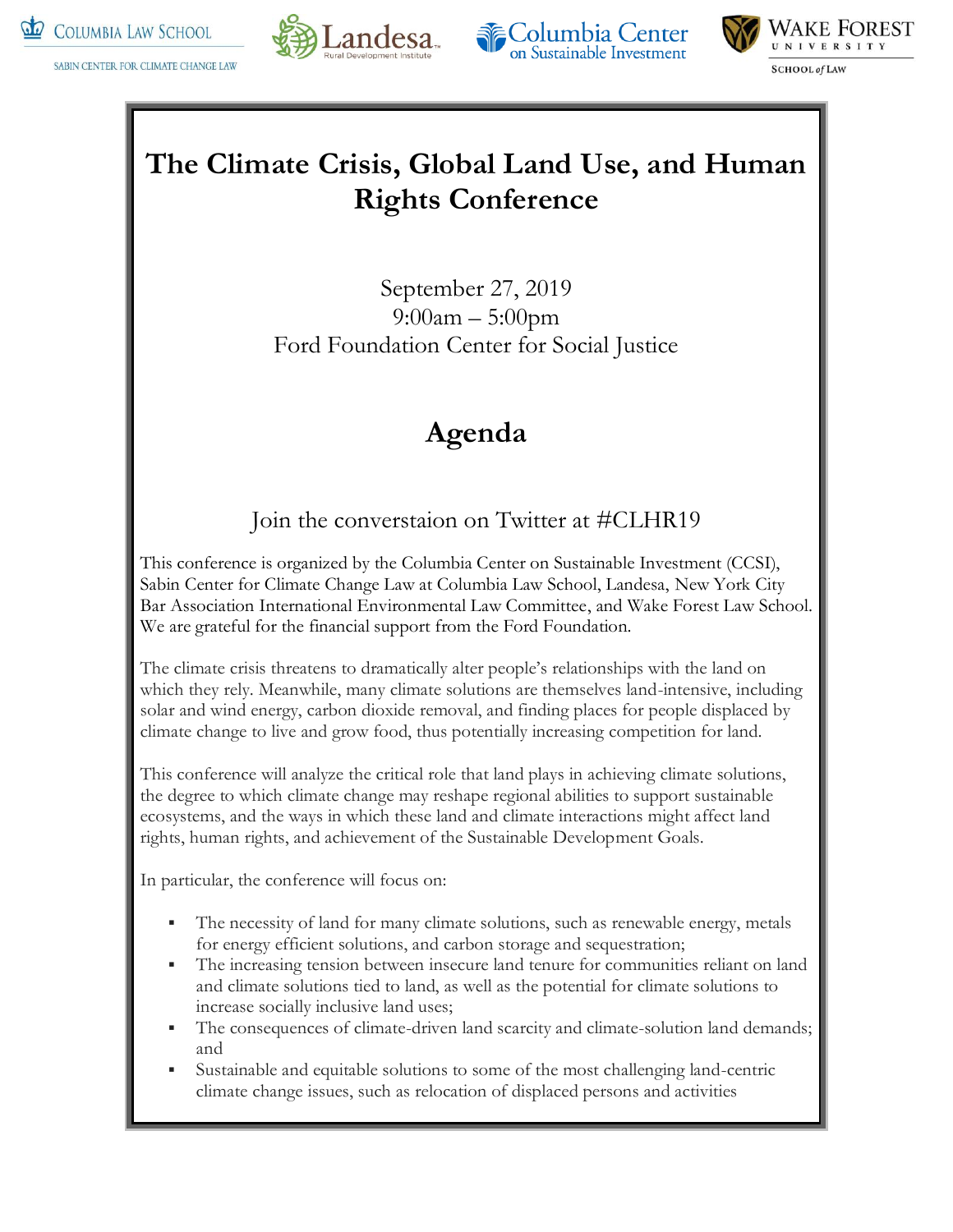#### 9:00 – 9:30 **Arrivals & coffee**

#### 9:30 – 10:00 **Introductory Keynote: The Land-Climate Nexus: Mike Gerrard,** Sabin Center

#### 10:00 – 11:15 **Session 1: Land Tenure and Land Users: understanding the people at the center of land**

*Goal:* To explain the degree and scope of tenure insecurity around the globe, particularly for lands likely to be needed for climate solutions; to highlight the particular vulnerability of Indigenous peoples and women; to discuss why tenure security matters in the context of climate change mitigation and adaptation; and to explore potential solutions for strengthening tenure rights while also advancing climate solutions.

#### *Topics might include:*

- The global demand for land, including for climate solutions, and how that demand affects the people who live or otherwise rely on it
- Understanding tenure insecurity constrained or insecure land access, use, ownership, decision-making and transfer – and its compounding effects on climate vulnerability
- Legal and human rights frameworks around land tenure and Indigenous peoples rights, as well as policy implications and relevant political issues
- Implications of tenure insecurity and human rights for global, national, and local efforts to mitigate and adapt to climate change:
	- o Tenure rights are critical for ensuring a just transition to a low-carbon future; otherwise, land-based climate solutions risk dispossessing people around the world from the land and resources on which they rely, with devastating consequences.
	- o In weak tenure states, a failure by governments or companies to address tenure insecurity or to engage meaningfully with land users risks setting back climate solutions at the time they are most needed
- Solutions for strengthening tenure rights while also advancing climate solutions
- Roles/responsibilities of governments, civil society, communities, private sector (and lawyers)

Moderator: **Sam Szoke-Burke,** Legal Researcher, Columbia Center on Sustainable Investment

#### Panelists:

- **Karol Boudreaux,** Chief Program Officer, Landesa
- **Taiko Lemayian,** Executive Director, Kenya Community Based Tourism Network
- **Jane Meriwas,** Founder, Samburu Women Trust
- **Rukka Sombolinggi,** Secretary General, Indigenous Peoples' Alliance of the Archipelago

11:15 – 11:30 **Break**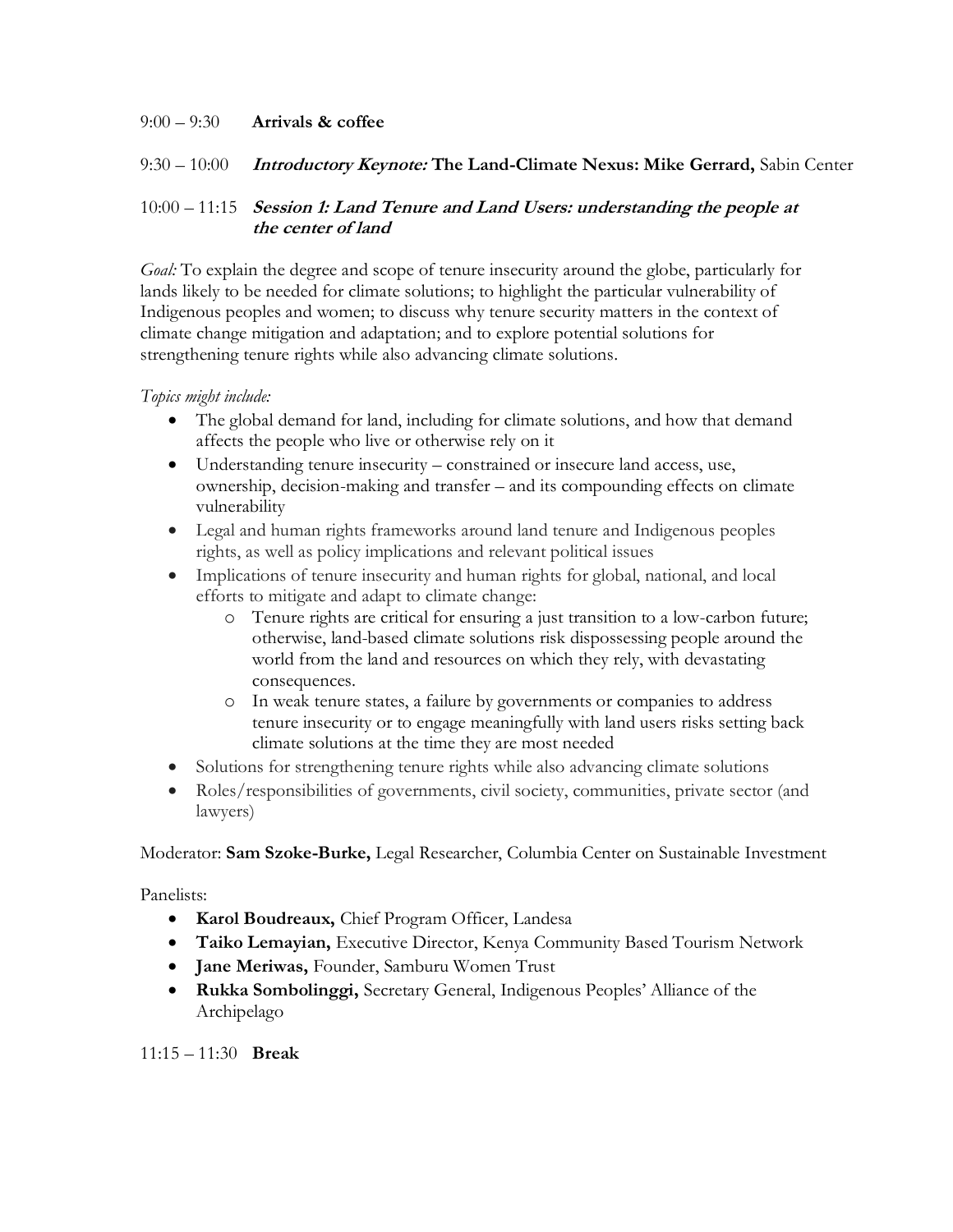#### 11:30 – 12:45 **Session 2: Carbon Sequestration, Biofuels, Renewable Energy and Land Use**

*Goal:* To investigate in more detail the land demands of climate solutions, related challenges, and some potential work-arounds for achieving climate solutions given these demands and constraints.

#### *Topics might include:*

- Carbon sequestration: the science of soil and forest sequestration and meeting the Paris Goals; land demand and secondary impacts of direct air capture/technologybased approaches to carbon sequestration; and land rights/justice implications (who should be paid? Etc.)
- Mining demands tied to renewables, and land-related implications
- Biofuels, e.g. what can we learn from the Indonesia palm oil and deforestation catastrophe, and relevance of land governance and tenure
- What are the land demands, infrastructure and legal processes and protections, e.g. access to information and justice, needed to support land reforms (e.g. Green New Deal) for rapid deployment of utility-scale renewables such as solar and wind?
- Roles/responsibilities of governments, civil society, communities, private sector (and lawyers)

#### Moderator: **Michael Burger,** Executive Director, Sabin Center

#### Panelists:

- **Mark Lutes,** Senior Advisor, Global Climate Policy, World Wildlife Fund
- **Barron Orr,** Lead Scientist, United Nations Convention to Combat Desertification; Professor and Geospatial Extension Specialist, University of Arizona
- **Katharina Rall,** Researcher, Human Rights and Environment Division, Human Rights Watch

#### 12:45 – 1:45 **Lunch**

#### 1:45 – 3:00 **Session 3: Displacement and disruption of land-based systems by climate change**

*Goal:* To understand how climate change will likely displace people and disrupt how they use land, and to explore how we can better prepare for those outcomes.

#### *Topics might include:*

- Climate-induced displacement of agriculture
- What are the pressures and drivers?
- Where will these people go? What are likely impacts? (Conflict, etc?)
- How will this change land use and what are tenure rights implications?
- What will happen to biodiversity conservation approaches?
- How prepared are systems, states, and the global community to address these imminent challenges (e.g. disaster risk management; land use planning &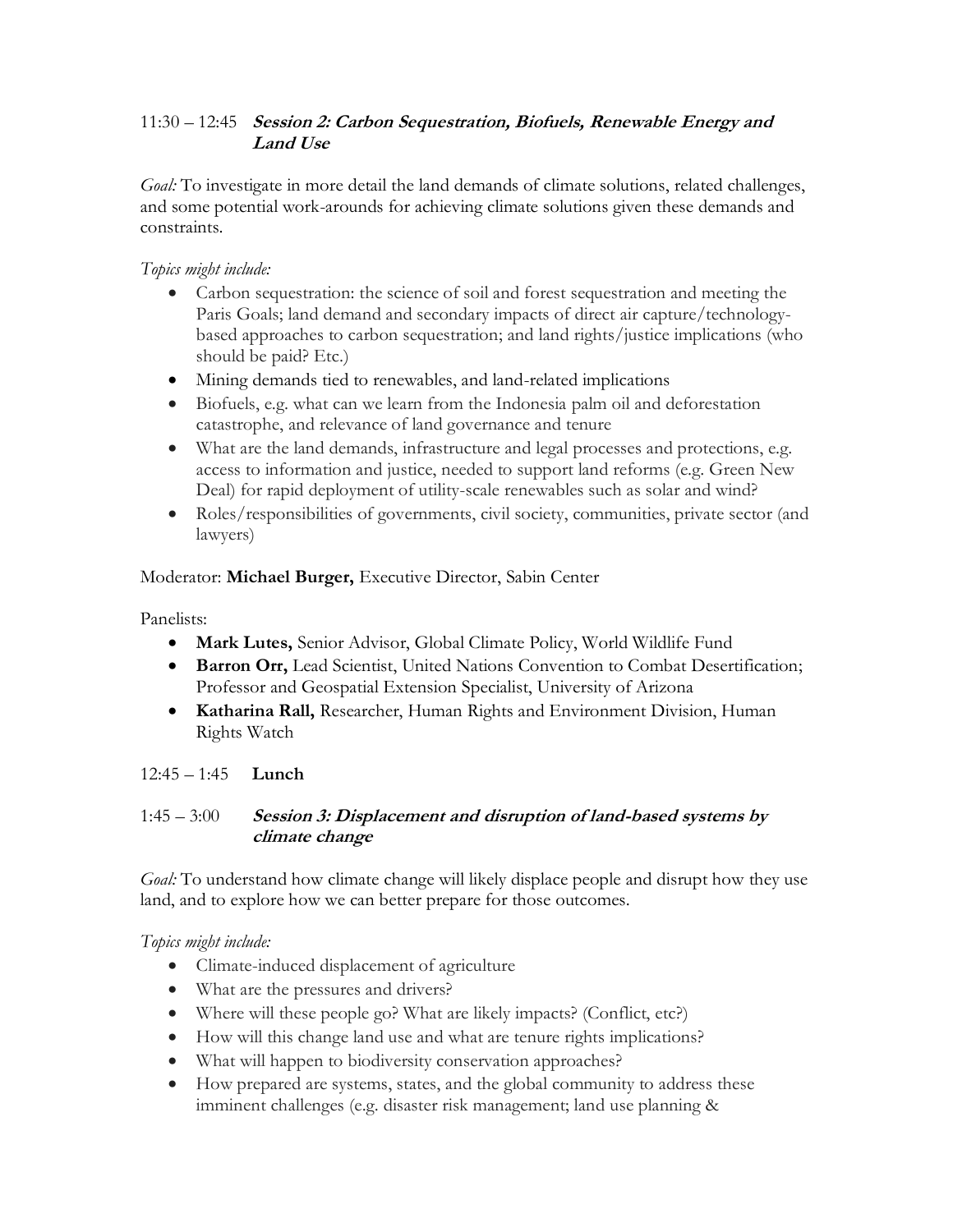resettlement; voluntary vs. forced migration; compensation and valuation)? What is needed to prepare better?

• Roles/responsibilities of governments, civil society, communities, private sector (and lawyers)

Moderator: **Ama Francis**, Climate Law Fellow, Sabin Center

Panelists:

- **Natasha Lycia Ora Bannan,** LatinoJustice Purerto Rico Legal Defense Fund
- **Alex DeSherbinin,** Center for International Earth Science Information Network (Columbia University)
- **Dina Ionesco,** Head of the Migration, Environment and Climate Change (MECC) Division at the UN Migration Agency (IOM)
- **Satyendra Prasad,** Ambassador and Permanent Representative of Fiji to the United Nations

3:00 – 3:15 **Break**

### 3:15 – 4:30 **Session 4: The Big Picture: Solutions and Next Steps**

*Goal:* To explore concrete solutions to address the myriad challenges arising at the nexus of climate and land, and to reflect on next steps in light of the day's conversation

*Topics might include:*

- Bigger picture opportunities and/or challenges that may constrain best practice, such as potential impact of international investment law in stymieing important government policies/practices
- Lessons learned from past mitigation and adaptation efforts, as well as from analogous situations (e.g., land-based investment for other types of projects)
- Solutions for the solutions: concrete steps to integrate into different types of landbased climate solutions to support equity, justice, and rights
- Specific examples that have worked, and efforts to support (e.g., equitable arrangements for renewables projects? The Right Energy Partnership with Indigenous Peoples?)
- What governments, civil society, communities, private sector (and lawyers) should be doing right now, and in the future, to address land/climate challenges; ideas for concrete next steps.

Moderator**: Kaitlin Cordes,** Head of Land and Agriculture, Lead on Human Rights, Columbia Center on Sustainable Investment

Panelists:

- **César Rodríguez-Garavito,** New York University School of Law
- **Cynthia Rosenzweig,** Senior Research Scientist, Head of Climate Impacts Group, NASA Goddard Institute for Space Studies; Co-chair, New York City Panel on Climate Change (NPCC)